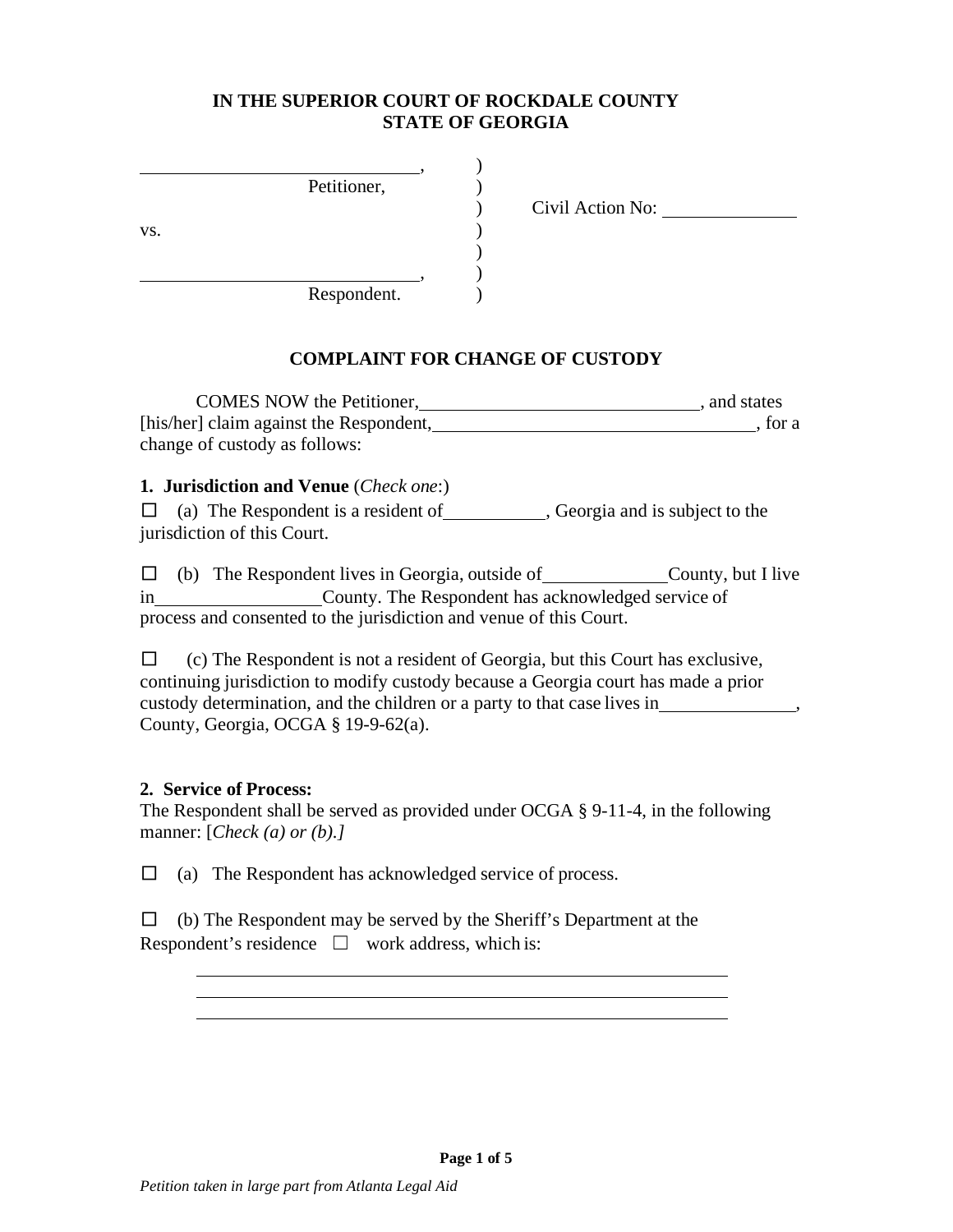## **3. Minor Children**

The Respondent and I are the parents of the minor children, listed below:

| Name of child | Sex | Birth Year Lives with |  |
|---------------|-----|-----------------------|--|
|               |     |                       |  |
|               |     |                       |  |
|               |     |                       |  |
|               |     |                       |  |
|               |     |                       |  |
|               |     |                       |  |

#### **4. Prior Residences of the child/children**

The child(ren) has/have lived in the following places within the last five (5) years from the date of this Petition:

Address(es):

## **5. Prior Custody Determination**

Date of order:

Name of Court:

County/Circuit and State where order was issued:

Legal custody was awarded to:

Physical custody was awarded to:

□ A *certified copy of the prior order is attached as Exhibit "A."*

**6. Other Proceedings That Could Affect Custody or Visitation in This Case** [*Check (a) or (b)*.]

 $\Box$  (a) I am not aware of any proceeding that could affect this case,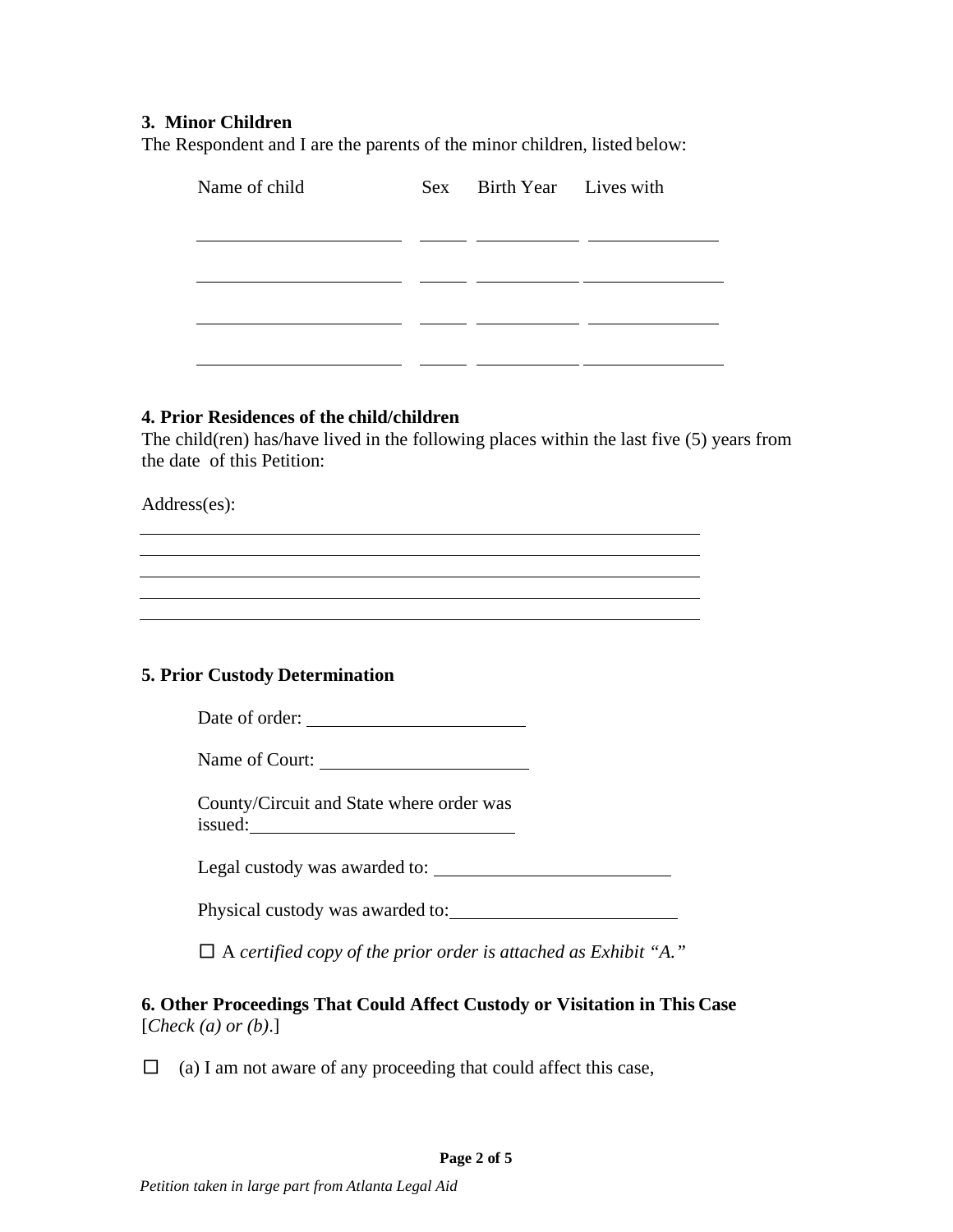including DFCS cases, proceedings for enforcement and proceedings relating to family violence, protective orders, termination of parental rights, and adoptions in this or any other state.

 $\Box$  (b) I am aware of a proceeding that could affect this case, including DFCS cases, proceedings for enforcement and proceedings relating to family violence, protective orders, termination of parental rights, The court, the case number and the nature of the proceeding are as follows:

*7.* **Others Claiming Custody or Visitation:** *[Check either (a) or(b).]*

 $\Box$  (a) I do not know of any person who is not a party to this case, who has physical custody of the children or who claims to have custody or visitation rights with respect to the children.

.

 $\Box$  (b) I know of someone who is not a party to this case, who has physical custody of the children or who claims to have custody or visitation rights with respect to the children. The names and current addresses of the person(s) are as follows:

**8. Change in Circumstances**

Since the date of the final decree, there has been a change in circumstances materially affecting the welfare of the minor child(ren) as follows (*check all that apply*):

 $\Box$  (a) The Respondent has consented to the modification of custody. I am filing the Consent (which has been signed by the Respondent) with this Petition.

 $\Box$  (b) The minor children want to live to me and have signed an Affidavit of Custody Election. I am filing the Affidavit(s) with this petition.

 $\Box$  (c) The Respondent was awarded physical custody of the minor children in the prior custody determination, but the minor children have been living with me since

 $\Box$  (d) The Respondent is unable to care for the children because:

.

.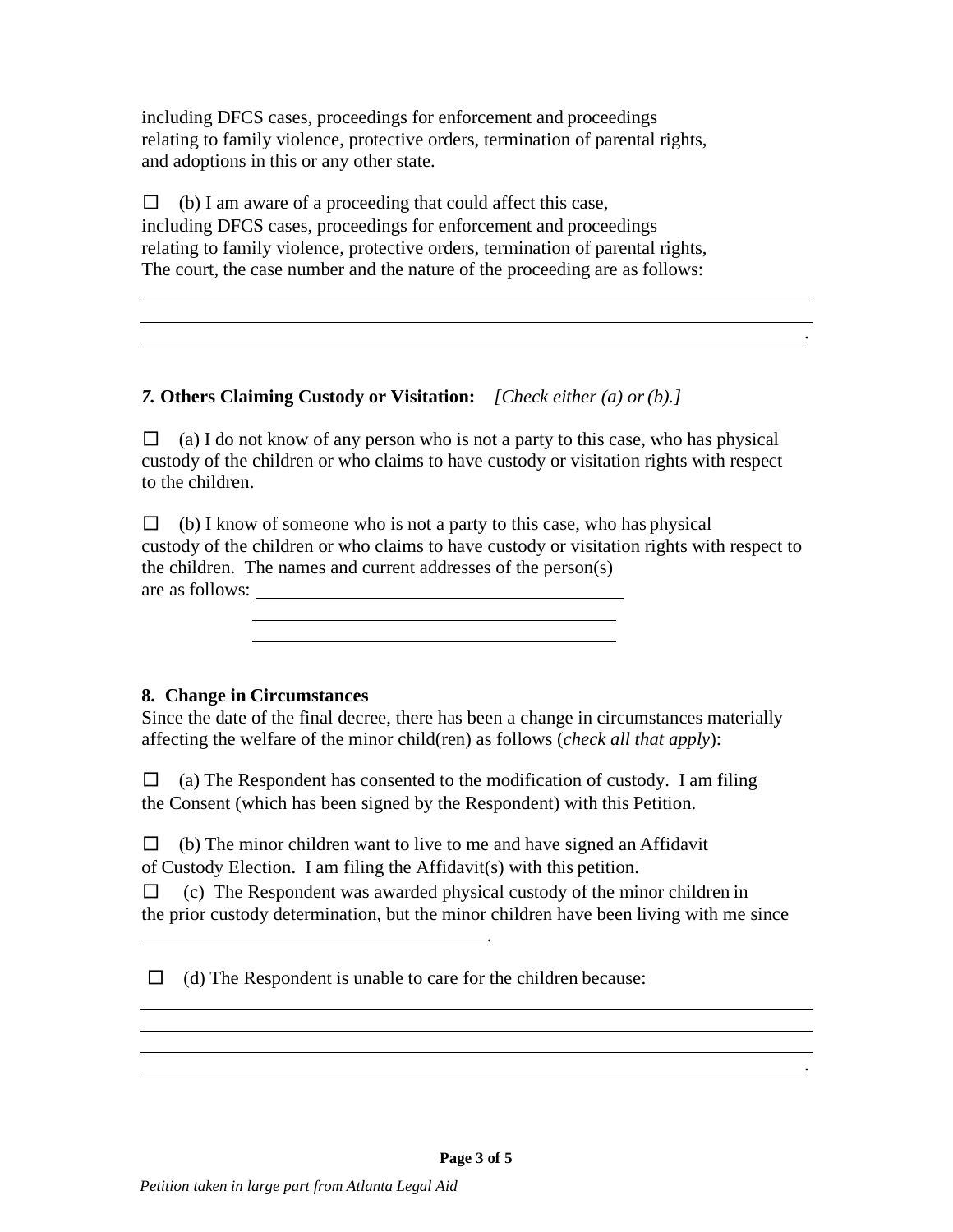$\Box$  (e) The Respondent is an unfit parent because:

## **9. Child Custody and Visitation**

I am a fit and capable parent, and I believe that the following custody arrangement is in the best interests of the children: [*Check only one of the following:*]

.

 $\Box$  (a) I am qualified to assume full custody of the minor child(ren), and I should have legal and physical custody.

 $\Box$  (b) The Respondent and I should share joint legal custody, but I should have primary physical custody, and the Respondent should have visitation.

 $\Box$  (c) The Respondent and I should share joint legal custody, but the Respondent should have primary physical custody, and I should have visitation.

□ (d) Other custody arrangement: .

# **10. Permanent Parenting Plan**

I understand I am required to prepare a Parenting Plan which:

 $\Box$  I am filing a Parenting Plan with this Petition OR

 $\Box$  I will file a Parenting Plan before the first hearing in this case.

## **11. Child Support**

I am requesting a modification of child support. A Domestic Relations Financial Affidavit and Child Support Worksheet:

 $\Box$  is being filed with this Petition OR

 $\Box$  will be filed before the first hearing in this case.

THEREFORE, I, the Petitioner, prays *[Check all that apply.]*:

 $\Box$  (a) That I be awarded legal custody and physical custody of the minor child(ren);

 $\Box$  (b) That the Respondent and I be awarded joint legal custody, and I be awarded physical custody of the minor child(ren);

 $\Box$  (c) That the other custody arrangement is ordered as specified above;